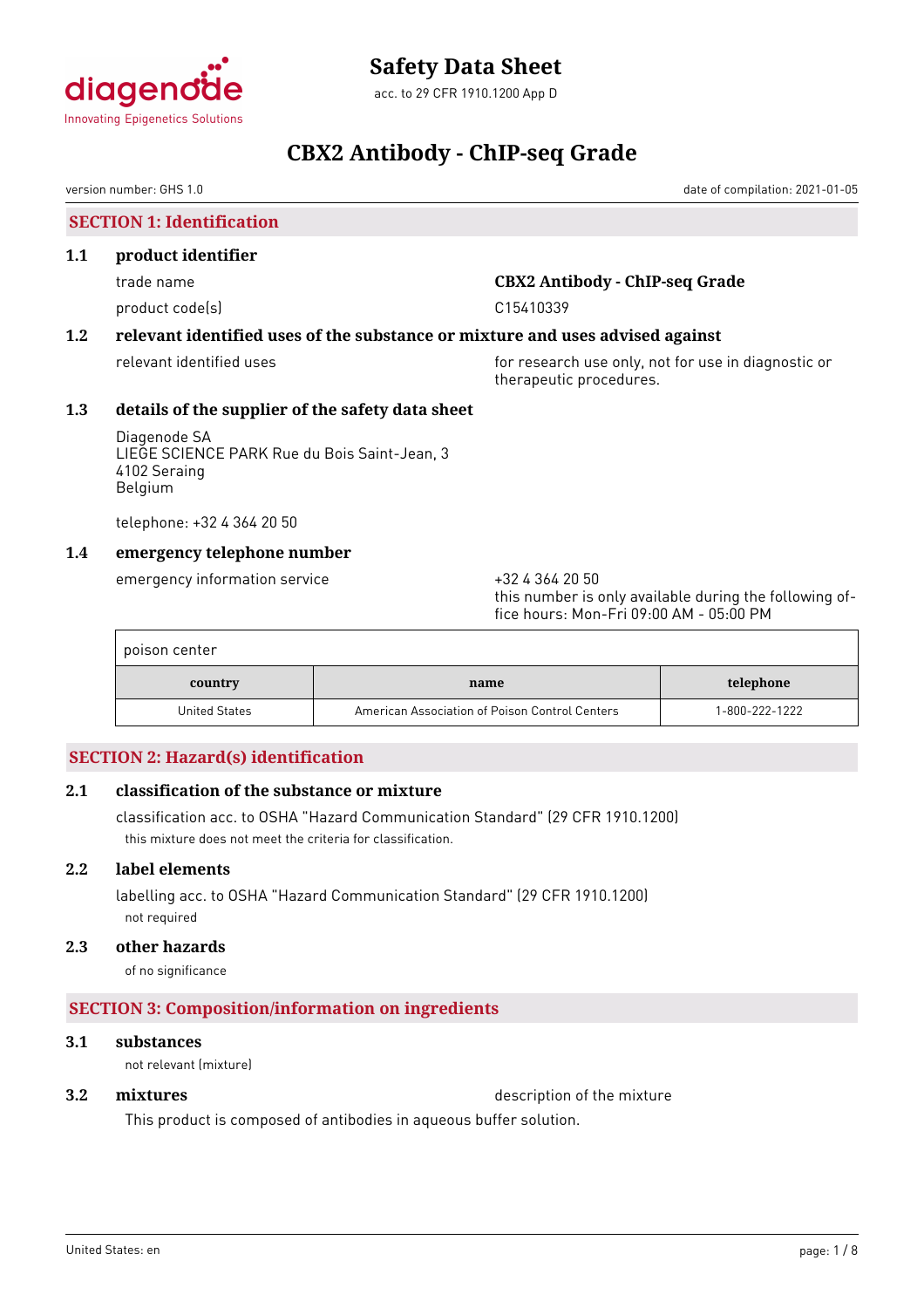

version number: GHS 1.0 date of compilation: 2021-01-05

# **SECTION 4: First-aid measures**

#### **4.1 description of first-aid measures**

#### general notes

do not leave affected person unattended. remove victim out of the danger area. keep affected person warm, still and covered. take off immediately all contaminated clothing. in all cases of doubt, or when symptoms persist, seek medical advice. in case of unconsciousness place person in the recovery position. Never give anything by mouth.

#### following inhalation

if breathing is irregular or stopped, immediately seek medical assistance and start first aid actions. provide fresh air.

#### following skin contact

wash with plenty of soap and water.

#### following eye contact

remove contact lenses, if present and easy to do. Continue rinsing. irrigate copiously with clean, fresh water for at least 10 minutes, holding the eyelids apart.

#### following ingestion

rinse mouth with water (only if the person is conscious). do NOT induce vomiting.

#### **4.2 most important symptoms and effects, both acute and delayed**

symptoms and effects are not known to date.

#### **4.3 indication of any immediate medical attention and special treatment needed**

none

### **SECTION 5: Fire-fighting measures**

#### **5.1 extinguishing media**

suitable extinguishing media water spray, BC-powder, carbon dioxide (CO2)

unsuitable extinguishing media water jet

#### **5.2 special hazards arising from the substance or mixture**

hazardous combustion products

nitrogen oxides (NOx)

#### **5.3 advice for firefighters**

in case of fire and/or explosion do not breathe fumes. coordinate firefighting measures to the fire surroundings. do not allow firefighting water to enter drains or water courses. collect contaminated firefighting water separately. fight fire with normal precautions from a reasonable distance.

#### **SECTION 6: Accidental release measures**

#### **6.1 personal precautions, protective equipment and emergency procedures**

for non-emergency personnel

remove persons to safety.

for emergency responders

wear breathing apparatus if exposed to vapors/dust/aerosols/gases.

### **6.2 environmental precautions**

keep away from drains, surface and ground water. retain contaminated washing water and dispose of it.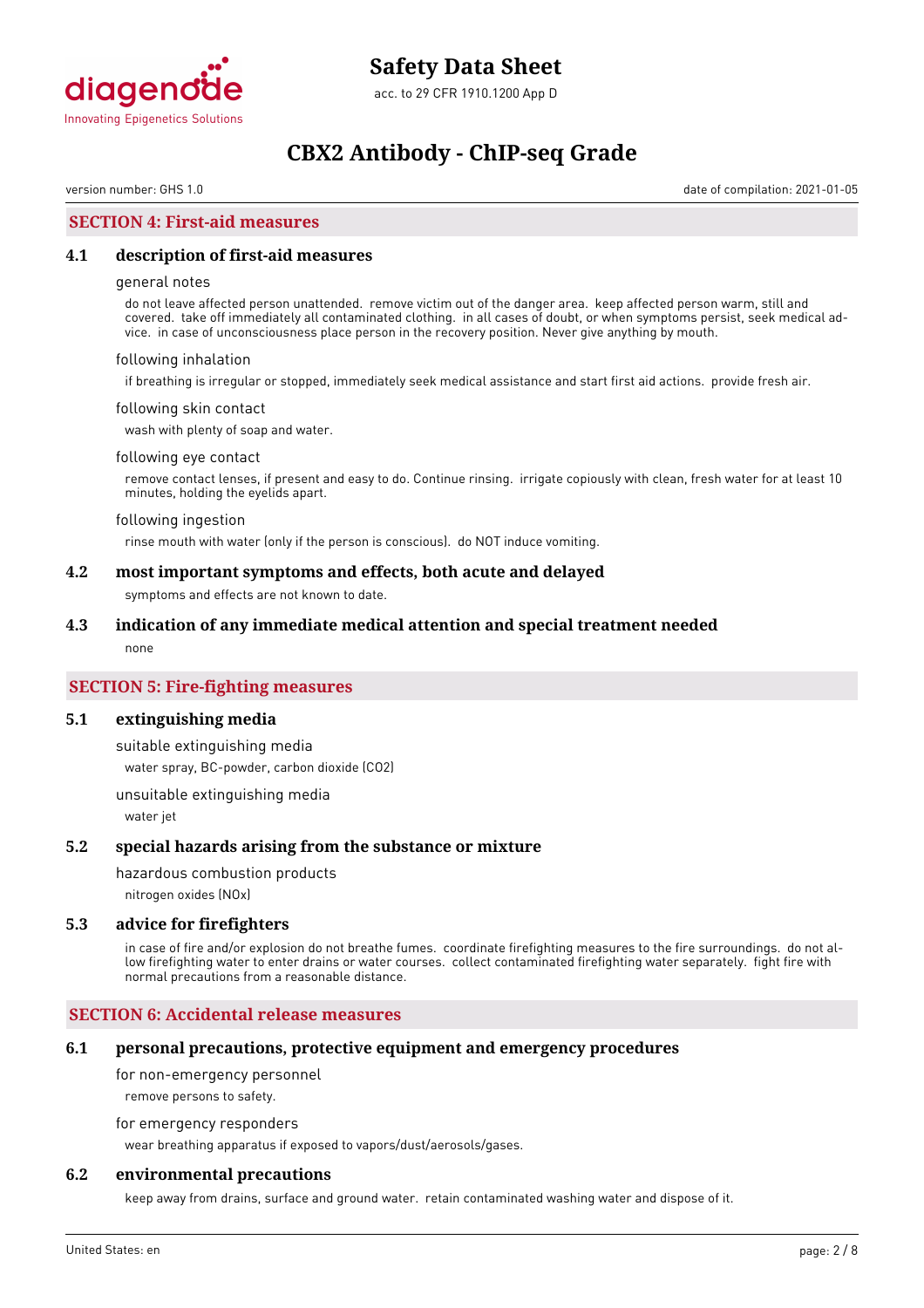

# **Safety Data Sheet**

acc. to 29 CFR 1910.1200 App D

# **CBX2 Antibody - ChIP-seq Grade**

version number: GHS 1.0 date of compilation: 2021-01-05

### **6.3 methods and material for containment and cleaning up**

advice on how to contain a spill

covering of drains

advice on how to clean up a spill

wipe up with absorbent material (e.g. cloth, fleece). collect spillage: sawdust, kieselgur (diatomite), sand, universal binder

appropriate containment techniques use of adsorbent materials.

other information relating to spills and releases

place in appropriate containers for disposal. ventilate affected area.

#### **6.4 reference to other sections**

hazardous combustion products: see section 5. personal protective equipment: see section 8. incompatible materials: see section 10. disposal considerations: see section 13.

# **SECTION 7: Handling and storage**

### **7.1 precautions for safe handling**

recommendations

- measures to prevent fire as well as aerosol and dust generation use local and general ventilation. use only in well-ventilated areas.

advice on general occupational hygiene

wash hands after use. do not eat, drink and smoke in work areas. remove contaminated clothing and protective equipment before entering eating areas. never keep food or drink in the vicinity of chemicals. never place chemicals in containers that are normally used for food or drink. keep away from food, drink and animal feedingstuffs.

#### **7.2 conditions for safe storage, including any incompatibilities**

control of the effects

protect against external exposure, such as

frost

#### **7.3 specific end use(s)**

see section 16 for a general overview.

# **SECTION 8: Exposure controls/personal protection**

#### **8.1 control parameters**

this information is not available.

### **8.2 exposure controls**

appropriate engineering controls

general ventilation.

individual protection measures (personal protective equipment)

eye/face protection

wear eye/face protection.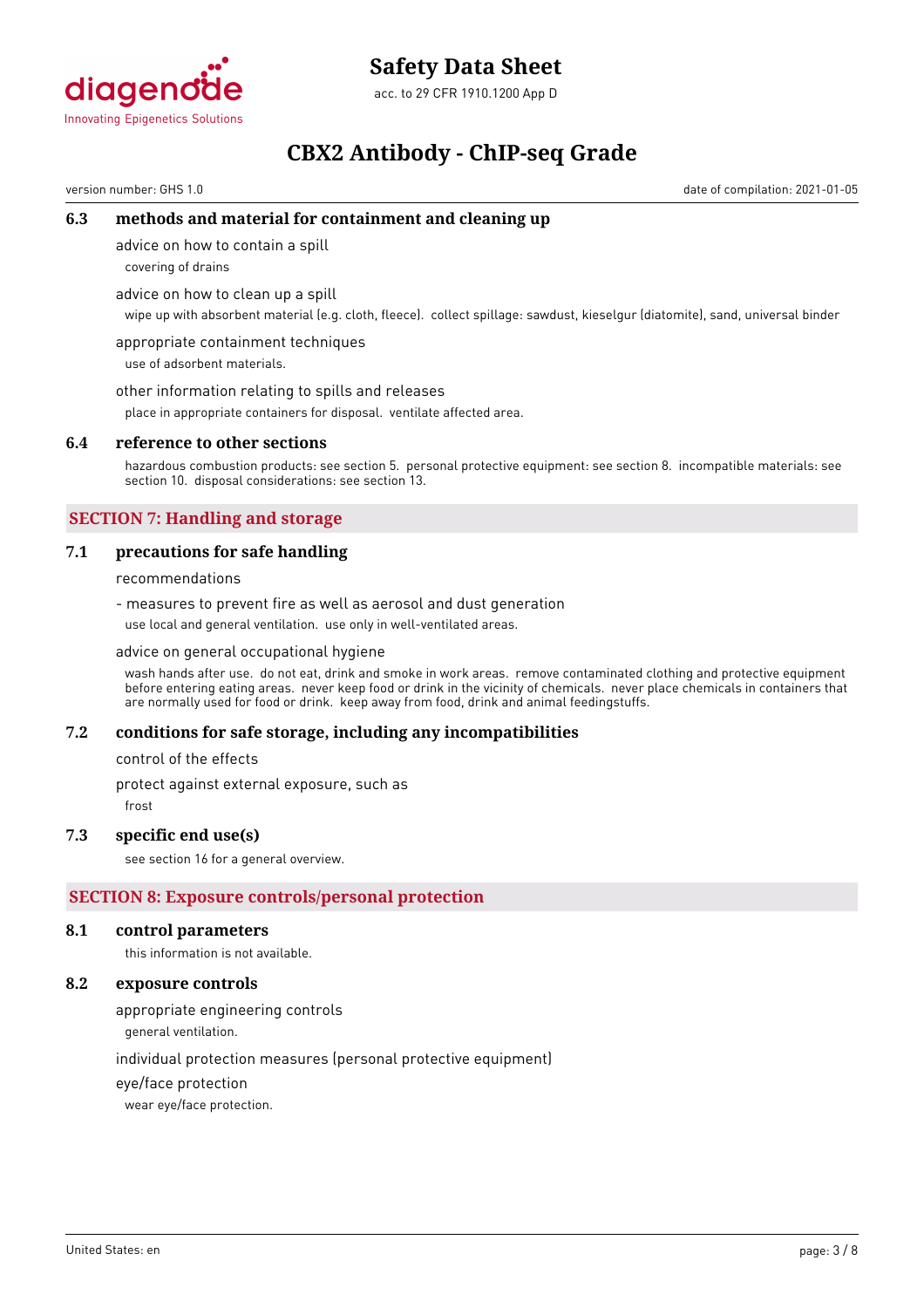

version number: GHS 1.0 date of compilation: 2021-01-05

#### skin protection

- hand protection

wear suitable gloves. chemical protection gloves are suitable, which are tested according to EN 374. check leak-tightness/ impermeability prior to use. in the case of wanting to use the gloves again, clean them before taking off and air them well. for special purposes, it is recommended to check the resistance to chemicals of the protective gloves mentioned above together with the supplier of these gloves.

#### - other protection measures

take recovery periods for skin regeneration. preventive skin protection (barrier creams/ointments) is recommended. wash hands thoroughly after handling.

#### respiratory protection

in case of inadequate ventilation wear respiratory protection.

#### environmental exposure controls

use appropriate container to avoid environmental contamination. keep away from drains, surface and ground water.

# **SECTION 9: Physical and chemical properties**

### **9.1 information on basic physical and chemical properties**

#### **appearance**

| physical state | liquid    |
|----------------|-----------|
| color          | colorless |
| odor           | odorless  |

#### **other safety parameters**

| pH (value)                              | not determined                                |
|-----------------------------------------|-----------------------------------------------|
| melting point/freezing point            | not determined                                |
| initial boiling point and boiling range | not determined                                |
| flash point                             | not determined                                |
| evaporation rate                        | not determined                                |
| flammability (solid, gas)               | not relevant, (fluid)                         |
| vapor pressure                          | not determined                                |
| density                                 | not determined                                |
| vapor density                           | this information is not available             |
| relative density                        | information on this property is not available |
| solubility(ies)                         | not determined                                |
| partition coefficient                   |                                               |
| - n-octanol/water (log KOW)             | this information is not available             |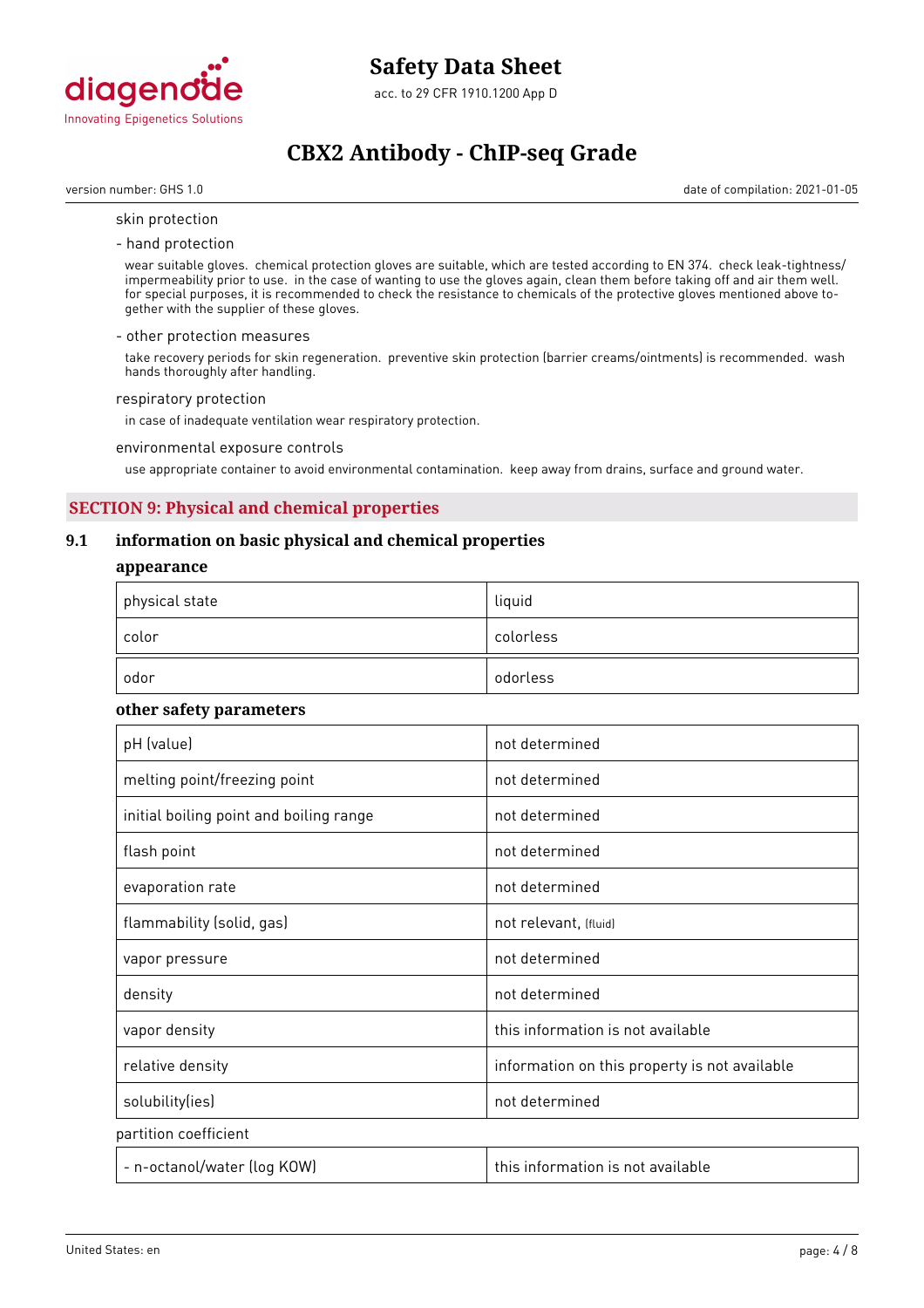

version number: GHS 1.0 date of compilation: 2021-01-05

| 9.2 | other information         | there is no additional information |
|-----|---------------------------|------------------------------------|
|     | oxidizing properties      | none                               |
|     | explosive properties      | none                               |
|     | viscosity                 | not determined                     |
|     | auto-ignition temperature | not determined                     |

# **SECTION 10: Stability and reactivity**

#### **10.1 reactivity**

concerning incompatibility: see below "Conditions to avoid" and "Incompatible materials".

#### **10.2 chemical stability**

the material is stable under normal ambient and anticipated storage and handling conditions of temperature and pressure.

#### **10.3 possibility of hazardous reactions**

no known hazardous reactions.

#### **10.4 conditions to avoid**

there are no specific conditions known which have to be avoided.

#### **10.5 incompatible materials**

there is no additional information.

#### **10.6 hazardous decomposition products**

reasonably anticipated hazardous decomposition products produced as a result of use, storage, spill and heating are not known. hazardous combustion products: see section 5.

#### **SECTION 11: Toxicological information**

#### **11.1 information on toxicological effects**

test data are not available for the complete mixture.

#### classification procedure

the method for classification of the mixture is based on ingredients of the mixture (additivity formula).

#### **classification acc. to OSHA "Hazard Communication Standard" (29 CFR 1910.1200)**

this mixture does not meet the criteria for classification.

#### acute toxicity

shall not be classified as acutely toxic.

#### skin corrosion/irritation

shall not be classified as corrosive/irritant to skin.

#### serious eye damage/eye irritation

shall not be classified as seriously damaging to the eye or eye irritant.

#### respiratory or skin sensitization

shall not be classified as a respiratory or skin sensitizer.

#### germ cell mutagenicity

shall not be classified as germ cell mutagenic.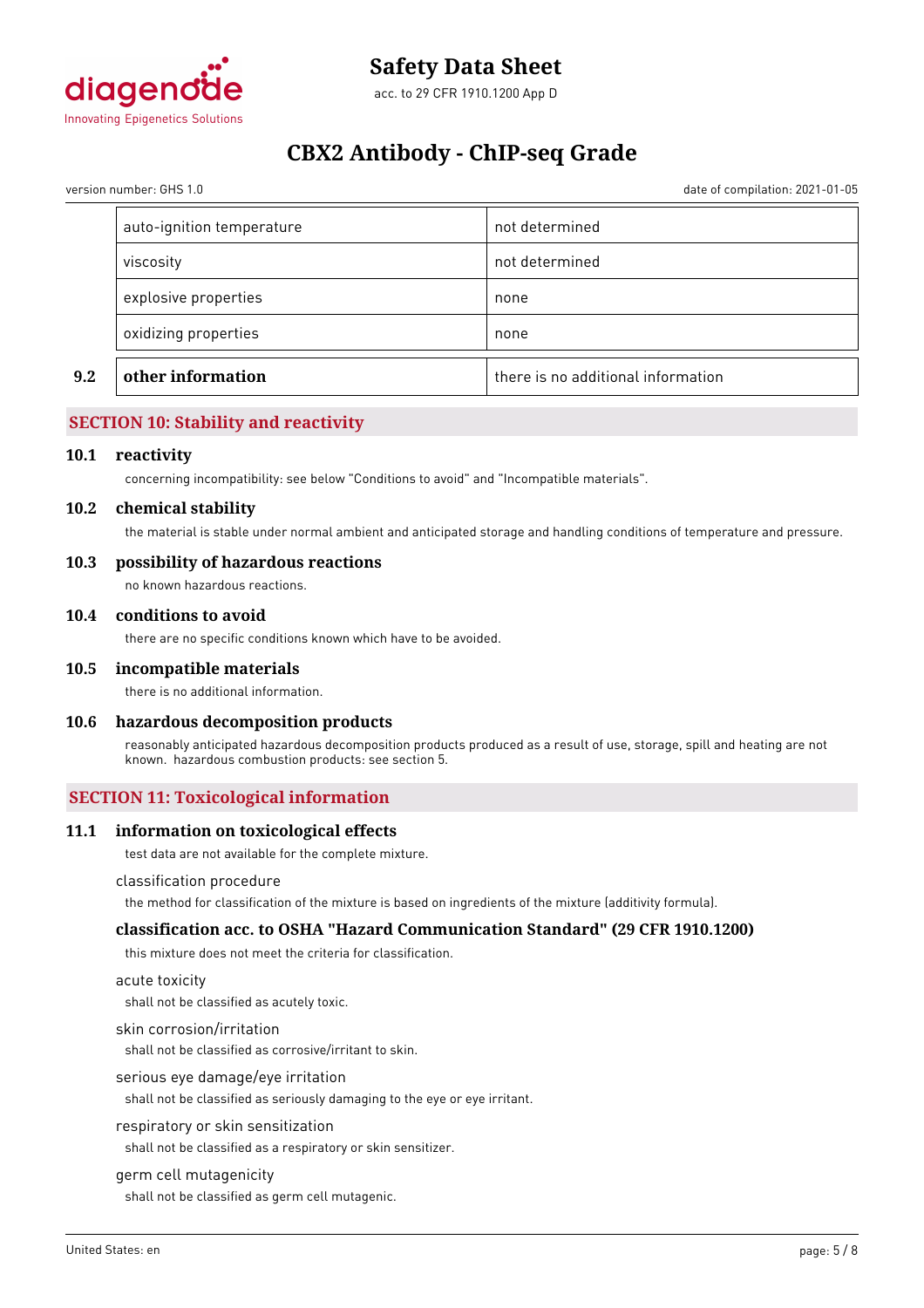

# **Safety Data Sheet**

acc. to 29 CFR 1910.1200 App D

# **CBX2 Antibody - ChIP-seq Grade**

version number: GHS 1.0 date of compilation: 2021-01-05

carcinogenicity

shall not be classified as carcinogenic.

#### reproductive toxicity

shall not be classified as a reproductive toxicant.

#### specific target organ toxicity - single exposure

shall not be classified as a specific target organ toxicant (single exposure).

#### specific target organ toxicity - repeated exposure

shall not be classified as a specific target organ toxicant (repeated exposure).

#### aspiration hazard

shall not be classified as presenting an aspiration hazard.

# **SECTION 12: Ecological information**

# **12.1 toxicity**

shall not be classified as hazardous to the aquatic environment.

#### **12.2 persistence and degradability**

data are not available.

#### **12.3 bioaccumulative potential**

data are not available.

#### **12.4 mobility in soil**

data are not available.

**12.5 results of PBT and vPvB assessment**

data are not available.

#### **12.6 endocrine disrupting properties**

information on this property is not available.

#### **12.7 other adverse effects**

data are not available.

#### **SECTION 13: Disposal considerations**

#### **13.1 waste treatment methods**

sewage disposal-relevant information

do not empty into drains. avoid release to the environment. Refer to special instructions/safety data sheets.

#### waste treatment of containers/packages

completely emptied packages can be recycled. handle contaminated packages in the same way as the substance itself.

#### **remarks**

please consider the relevant national or regional provisions. waste shall be separated into the categories that can be handled separately by the local or national waste management facilities.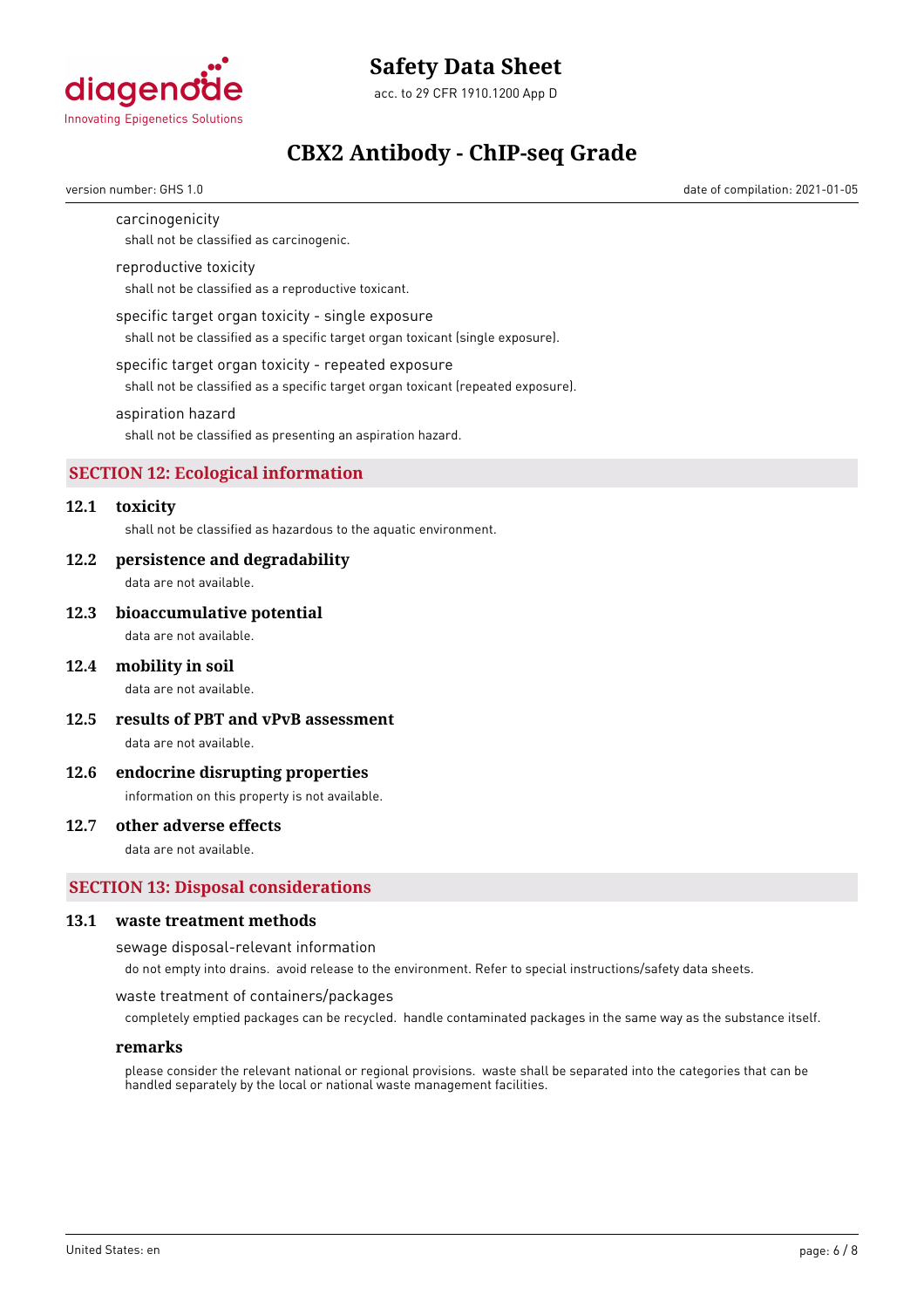

# **Safety Data Sheet**

acc. to 29 CFR 1910.1200 App D

# **CBX2 Antibody - ChIP-seq Grade**

version number: GHS 1.0 date of compilation: 2021-01-05

| <b>SECTION 14: Transport information</b> |                              |                                      |
|------------------------------------------|------------------------------|--------------------------------------|
| 14.1                                     | UN number                    | not subject to transport regulations |
|                                          | 14.2 UN proper shipping name | not assigned                         |
| 14.3                                     | transport hazard class(es)   | not assigned                         |
|                                          |                              |                                      |

- **14.4 packing group** not assigned
- 

**14.5 environmental hazards non-environmentally hazardous acc. to the danger**ous goods regulations

**14.6 special precautions for user** there is no additional information.

# **14.7 transport in bulk according to Annex II of MARPOL and the IBC Code**

the cargo is not intended to be carried in bulk.

# **Information for each of the UN Model Regulations**

**transport of dangerous goods by road or rail (49 CFR US DOT) - additional information** not subject to transport regulations.

**International Maritime Dangerous Goods Code (IMDG) - additional information** not subject to IMDG.

# **International Civil Aviation Organization (ICAO-IATA/DGR) - additional information** not subject to ICAO-IATA.

# **SECTION 15: Regulatory information**

# **15.1 safety, health and environmental regulations specific for the product in question**

# **industry or sector specific available guidance(s)**

# **NPCA-HMIS® III**

Hazardous Materials Identification System. American Coatings Association.

| category            | rating | description                                                                                                                                                   |
|---------------------|--------|---------------------------------------------------------------------------------------------------------------------------------------------------------------|
| Chronic             |        | none                                                                                                                                                          |
| Health              |        | no significant risk to health                                                                                                                                 |
| Flammability        |        | material that will not burn under typical fire conditions                                                                                                     |
| Physical hazard     |        | material that is normally stable, even under fire conditions, and will not react with water,<br>polymerize, decompose, condense, or self-react. Non-explosive |
| Personal protection |        |                                                                                                                                                               |

#### **NFPA® 704**

National Fire Protection Association: Standard System for the Identification of the Hazards of Materials for Emergency Response (United States).